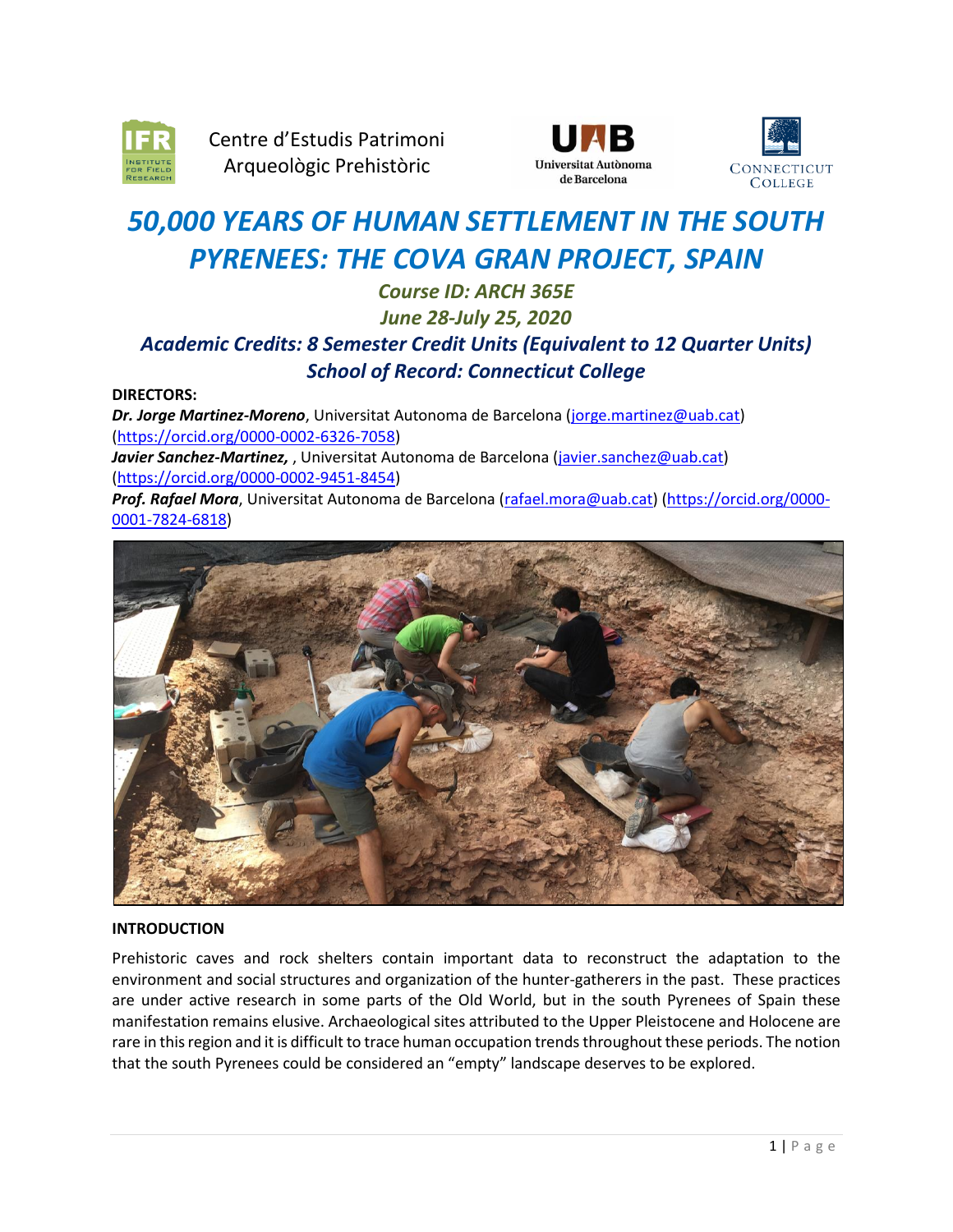Cova Gran de Santa Linya (Lleida, Catalunya) [\(http://cepap.uab.cat/recerca.htm\)](http://cepap.uab.cat/recerca.htm) is a rock shelter located at the first range of the southern Pyrenees, containing rich with evidence of human occupation covering last 50,000 years of human settlement in the area. Current research allows us to recognize both the evolution and the differences between Neanderthals and Modern human adaptive strategies. The archaeological sequence at Cova Gran contains animal bones, hearths and Middle and Upper Paleolithic artifacts. The Early Upper Paleolithic assemblages contribute to the Middle/Upper Paleolithic "transition" debate. In addition, excavations at Cova Gran confirms the existence of important cultural deposits related to human occupation dated to Last Maximum Glacial (Magdalenian). Finally, evidence indicates the appearance of the first shepherds in the southern Pyrenees.

The long human occupation sequence at Cova Gran provides excellent opportunities to explore an extensive cultural sequence of the region, beginning *ca*. 50,000 years ago. This rock shelter permits testing of multiple hypotheses and models that explain local adaptations and cultural evolution that are essential to the understanding of evolutionary prehistoric processes that affected the people living in the Western Mediterranean. It also helps in understanding fundamental historic events like the spread of modern humans 40.000 years ago to the consolidation of the Neolithic in Iberian Peninsula.

# **ACADEMIC CREDIT UNITS & TRANSCRIPTS**

**Credit Units**: Attending students will be awarded 8 semester credit units (equivalent to 12 quarter credit units) through our academic partner, Connecticut College. Connecticut College is a private, highly ranked liberal arts institution with a deep commitment to undergraduate education. Students will receive a letter grade for attending this field school (see grading assessment and matrix). This field school provides a minimum of 160 direct instructional hours. Students are encouraged to discuss the transferability of credit units with faculty and registrars at their home institution prior to attending this field school.

**Transcripts**: An official copy of transcripts will be mailed to the permanent address listed by students on their online application. One more transcript may be sent to the student home institution at no cost. Additional transcripts may be ordered at any time through the National Student Clearinghouse: [http://bit.ly/2hvurkl.](http://bit.ly/2hvurkl)

# **COURSE OBJECTIVES**

This course has two goals:

- To provide students a practical working knowledge of **archaeological field methods**, including survey, excavation, laboratory analysis, artifact cataloging, and conservation;
- To introduce students to the **intellectual challenges presented by archaeological research**, including research design, the interpretation of data, and the continual readjustment of hypotheses and field strategies with regard to information recovered in the field.

Cova Gran Archeological Project (CGAP) is a collaborative program between the Institute for Field Research (IFR) and Centre Estudis Patrimoni Arqeologic Universitat Autònoma de Barcelona (CeParq-UAB). This program will combine lectures, field survey, excavation and laboratory training. The course will last 4 weeks, begin on Sunday June 28 until Saturday July 25 of 2020.

# **COURSE PREREQUISITES**

None. This is hands-on, experiential learning and students will study onsite how to conduct archaeological research. Archaeology involves physical work and exposure to the elements and thus, requires a measure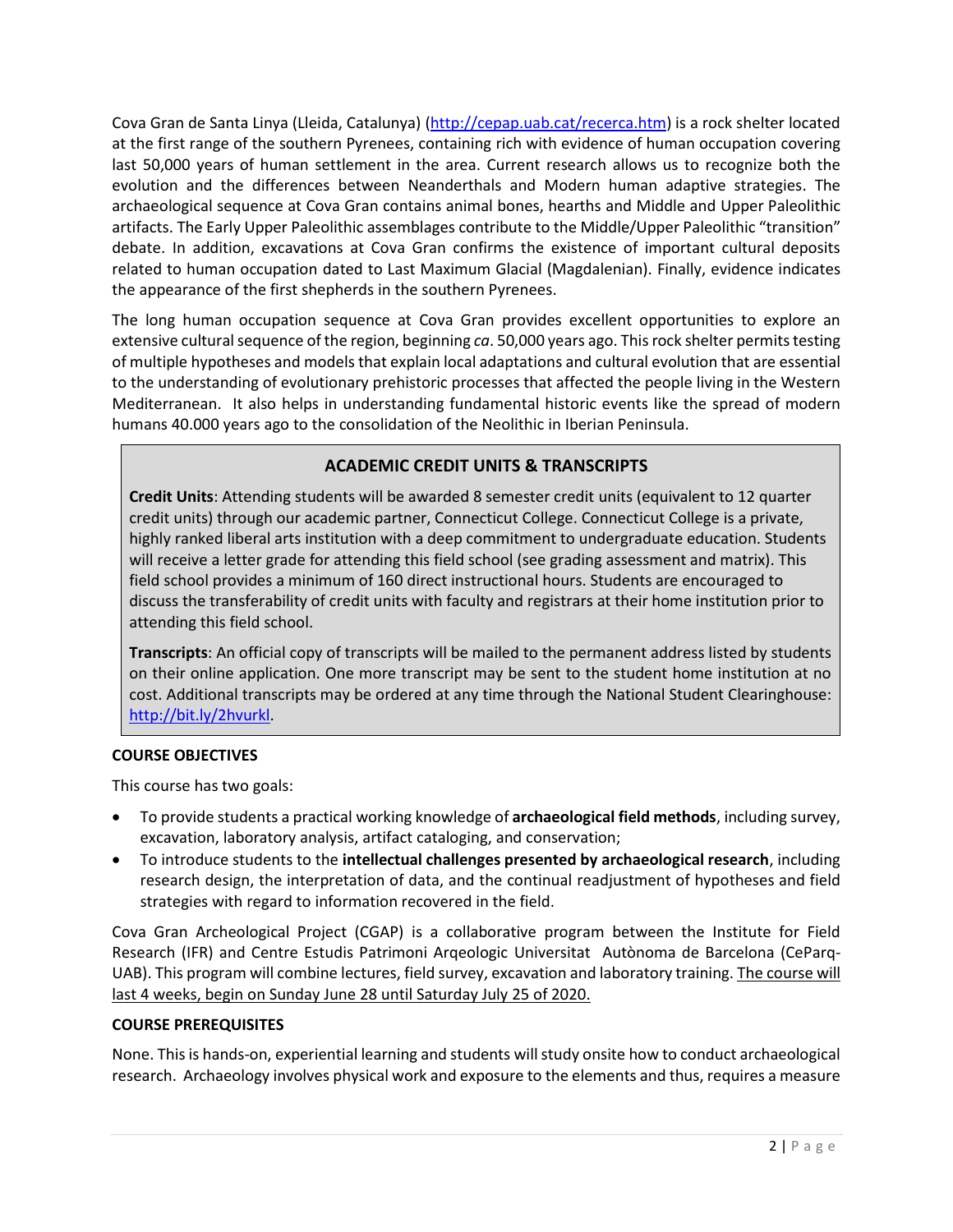of acceptance that this will not be the typical university learning environments. You will get sweaty, tired and have to work in the outdoors.

Students are required to come equipped with sufficient excitement and adequate understanding that the archaeological endeavor requires real, hard work (sometime in the sun) on your feet and with your excavation equipment.

# **DISCLAIMER – PLEASE READ CAREFULLY**

Our primary concern is with education. Traveling and conducting field research involves risk. Students interested in participating in any IFR program must weigh whether the potential risk is worth the value of education provided. While risk in inherent in everything we do, we take risk seriously. The IFR engages in intensive review of each field school location prior to approval. Once a program is accepted, the IFR reviews each program annually to make sure it complies with all our standards and policies, including student safety.

The IFR does not provide trip or travel cancellation insurance. We encourage students to explore such insurance on their own as it may be purchased at affordable prices[. Insuremytrip.com](http://www.insuremytrip.com/) or [Travelgurad.com](http://www.travelgurad.com/) are possible sites where field school participants may explore travel cancellation insurance quotes and policies. If you do purchase such insurance, make sure the policy covers the cost of both airfare and tuition. See thi[s Wall Street Journal article about travel insurance](https://ifrglobal.org/wp-content/uploads/2019/05/WSJ-04-03-19-Travel-Insurance.pdf) that may help you with to help to decide whether to purchase such insurance.

We do our best to follow schedule and activities as outlined in this syllabus. Yet local permitting agencies, political, environmental, personal or weather conditions may force changes. This syllabus, therefore, is only a general commitment. Students should allow flexibility and adaptability as research work is frequently subject to change.

Archaeological field work involves physical work in the outdoors. You should be aware that conditions in the field are different than those you experience in your home, dorms or college town. Archaeological fieldwork at Cova Gran may be physically demanding and mentally challenging. You should be prepared for conditions that include hot and dry days (90°-100° F). There is little relief during the night. Pollen and dust are in abundance. Expect long days excavating at the site in the morning and working in the lab in the afternoon.

If you have any medical concerns, please discuss them with your doctor. You are welcome to discuss conditions with your project director as well.

# **METHODOLOGY**

*Excavation:* The goal of the excavation is the retrieval contexts containing artifacts, bones, and remnants of hearths. A work program will be established beforehand detailing the tasks and the sequence in which they will be performed during the excavation. Participants will be trained in the specific tasks assigned to them as well as on the general objectives of the excavation. Sediments will be sifted in order to retrieve micro artifacts, seeds and micro vertebrates. Personal digital assistant (PDA) will be used onsite to register and process the data, with topographic instruments being directly linked to the computer system.

*Lab Work:* lab work a key part of our archeology strategy and includes inventory, classification and initial study of the artifacts, bones and archeological structures found at the site. The project management will train all the participants in the study of the material retrieved during the excavation. Daily will discuss the activities to be performed and the results that are being obtained in order to plan for the work ahead and in order to get the participants fully involved in the project. Also, regular talks will be held in order to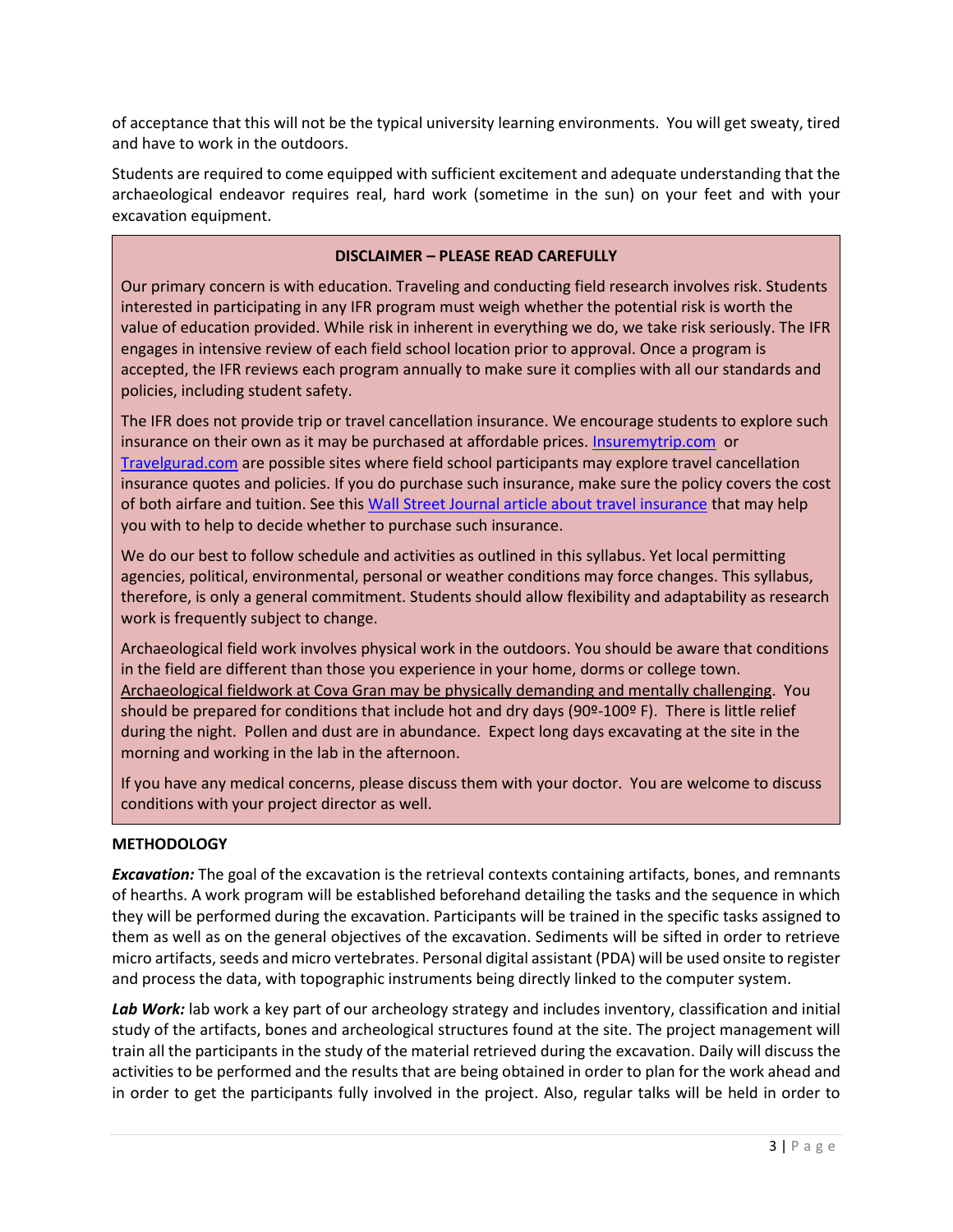introduce the participants in the archeological and evolutionary meaning of Neanderthals and to discuss the different theories surrounding this species.

# **GRADING MATRIX**

General framework of evaluation is presented below:

**70 % Field Participation & Collaboration** – This encapsulates daily participation and progress in learning techniques of excavation, survey and lab work. Students will be trained to carry out accurate, careful archaeological work, how to use all basic field equipment, and how to comprehensively record data. Ability to carefully observe and follow instructions regarding field procedures, preparing forms, identifying artifacts, processing screen residue, and overall attentiveness in class are all important. Each student is expected to develop a solid grasp of recording procedures (provenience, soil attributes, excavation notes, computer data base in the field and in the lab, etc.). This practical approach allows students to demonstrate competency in field and lab skills instructed over the course.

Equally important is overall good citizenship and cooperation as part of the archaeological research team. Archaeology requires commitment to promptness; cooperation in loading and unloading gear at the beginning and end of each field day; anticipating field tasks; helping fellow team members with recording, measurements, excavation, and lab tasks; helping to maintain group morale.

**30% Final essay**– Student will present a paper with a maximum length of 10 pages, explaining the participation in the project, and the meaning of Cova Gran to contextualize human settlement in Western Europe. Students will be assessed on their ability to organize the information and competency of the readings. Recommendations to ameliorate the program will be welcome.

#### **ACCOMMODATIONS**

Students will stay at the Alberg la Cova hostel [\(http://alberglacova.com\)](http://alberglacova.com/) at Sant Llorenc de Montgai. This village is approximately 30 km north of Lleida (Catalunya, Spain). The building has excellent facilities with communal space, laundry and WiFi.

Students will share communal bedrooms (6-8 people in each room). Alberg la Cova will provide sheets, which will be changed regularly. All team members must participate in setting tables for meals and do the washing up and clean common shared spaces after lunch and dinner (living room, bedroom).

Breakfast, lunch and dinner are provided by the program. On free days, students may choose to take their meals at local restaurants in the area.

While the project may accommodate some dietary needs, you must communicate with project directors to ensure your needs can be met in the field. Celiac and vegetarian diets may be afforded but other types of diet may be more challenging to be managed.

# **TRAVEL & MEETING POINT**

We suggest you hold purchasing your airline ticket until six (6) weeks prior to departure date. Natural disasters, political changes, weather conditions and a range of other factors may require the cancelation of a field school. The IFR typically takes a close look at local conditions 6-7 weeks prior to program beginning and make Go/No Go decisions by then. Such time frame still allows the purchase deeply discounted airline tickets while protecting students from potential loss if airline ticket costs if we decide to cancel a program.

Students will meet at the Bar-Cafeteria at **Lleida-Pyrenees RENFE railway on Sunday June 28th 2020 at 7:00pm** (19 h). Trains to Lleida-Pyrenees depart from Sants RENFE train station at Barcelona frequently.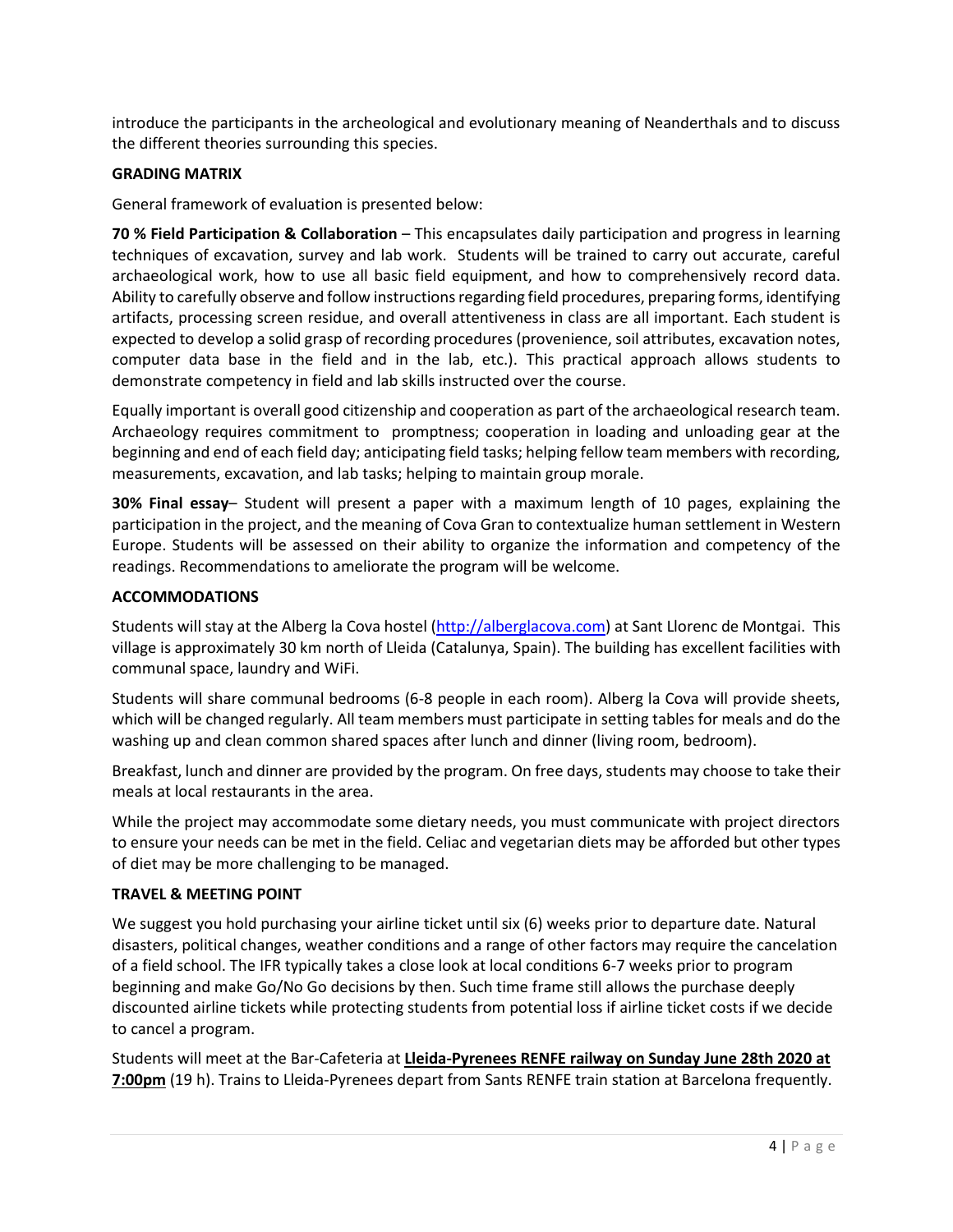Trains from the Barcelona airport to Sants station depart every 30 minutes. Trains schedule from Sants station to Lleida Pirineus can be found at [http://www.renfe.com/EN/viajeros/index.html.](http://www.renfe.com/EN/viajeros/index.html)

This program will conclude afternoon of Friday, July 24. Students should plan onward travel or flights back home for anytime on Saturday, July 25.

If you missed your connection or your flight is delayed, please call, text or email project director immediately. A local emergency cell phone number will be provided to all enrolled students.

#### **VISA REQUIREMENTS**

Spain form part of the Schengen Agreement. US citizens may enter Spain for up to 90 days for tourist or business purposes without a visa. Stiff fines may be imposed for overstaying the 90-day period. Your passport should be valid for at least three months beyond the period of your stay.

Citizens of other countries are asked to check the embassy website page at their home country for specific visa requirements.

#### **EQUIPMENT LIST**

Tools used in the excavation and lab will be provided by the project. For personal items, student should bring the following:

- ✓ Laptop
- ✓ Shower towel
- $\checkmark$  Shower sandals
- $\checkmark$  Wide brim hat or head cover
- $\checkmark$  Canteen or water container
- ✓ Sunscreen
- $\checkmark$  Light jacket or rain coat
- $\checkmark$  Light cotton work pants
- $\checkmark$  Long and short sleeve cotton shirts
- ✓ Socks
- $\checkmark$  Tennis shoes (not rigid boots)
- ✓ Insect repellent
- $\checkmark$  Sunglasses with UV protection
- $\checkmark$  Beach towel & swim suite
- $\checkmark$  Personal medication

# **COURSE SCHEDULE**

All IFR field school begins with safety orientation. This orientation includes proper behavior at the field area, proper clothing, local cultural sensitivities and sensibilities, potential fauna and flora hazards, review IFR harassment and discrimination policies and review of the student Code of Conduct.

**Fieldwok schedule week 1-5** (provisory time table):

#### **Monday to Friday:**

**7:15 -13:30 AM**: Fieldwork in Cova Gran **14:00-16:00 PM**: Lunch & free time. **16:00-19:00 PM**: Lab work, lectures & discussion in Sant Llorenç de Montgai facilities. **20:00 PM:** Diner

#### **Saturday and Sunday:** Free time

#### **One visit every week, usually Friday afternoon, will be scheduled (see excursions)**

#### **LECTURE SCHEDULE**

Two lectures will be presented to students each week. Lecture will be 45-60 minutes each and presented by staff. Below are the lecture titles and themes. Schedule will be announced every week.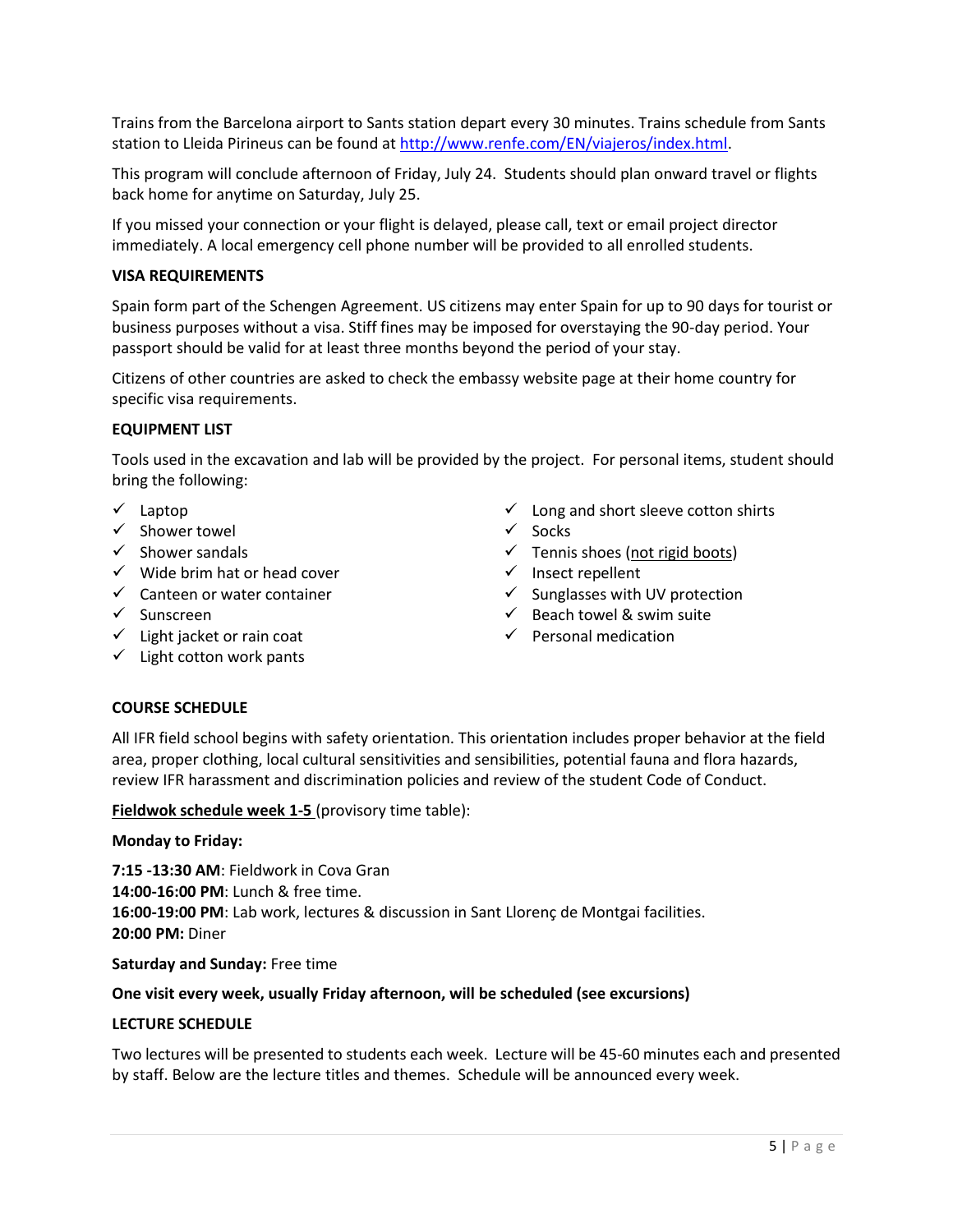- Lecture 1: **Human settlement during the Upper Pleistocene at the south face of the Pyrenees.** Reading: Mora et al. 2011.
- Lecture 2: **Practicum: introduction to Cova Gran artifacts: workshop on lithics, bones, ceramics and bone tools found at Cova Gran**. Staff Cova Gran Archaeological Project.
- Lecture 3: **Fieldwork methodology**. Readings: Martínez-Moreno et al. in press.
- Lecture 4: **The archaeosequence of Cova Gran.** Readings: Mora et al. 2011, Mora et al. 2014.
- Lecture 5: **Site formation processes in Cova Gran**. Reading: Mora et al. 2011, Polo et al. 2014.
- Lecture 6: **Neanderthals at the southeastern Prepyrenees**. Reading: Martínez-Moreno et al. 2010,
- Lecture 7: **The Middle to Upper Paleolithic "transition" in Cova Gran**. Reading: Mora et al. 2018
- Lecture 8: **Late Glacial adaptations in Cova Gran**. Reading: Mora et al. 2011.
- Lecture 9: **Early farmers and shepherds in the South of the Pyrenees**. Reading: Polo et al. 2014.

#### **EXCURSIONS**

La Noguera has an astonishing prehistoric, historic and landscape heritage. There will be field trips to:

- *Life and war at la Marca superior*: La Noguera was the conflictual border between Muslim and Christian kingdoms in the Middle Ages. Castles, Muslim villages and monasteries testify the Islamic and Christian conflicts along the IX-XII centuries [\(http://www.balaguer.cat/turisme\)](http://www.balaguer.cat/turisme)
- *Roca dels Bous rockshelter* offers the possibility to learn how Neanderthals inhabited the Pyrenees 40000 years ago. This living project proposes an interactive visit combining the use of digital tablets (iPAD) with the research advances carried out year after year. This window to the past facilitates understanding of the traces preserved at the site allowing to the participants to understand Neanderthals activities in the repeated visits to the shelter [\(http://www.larocadelsbous.cat/en](http://www.larocadelsbous.cat/en)*)*;
- *La Noguera landscape*: a walk into scenic's landscapes of Mont-Rebei and Camarasa gorges [\(http://www.lleidatur.com/Turisme/Visita/Espai-Natural-Congost-de-Mont-rebei/177.aspx\)](http://www.lleidatur.com/Turisme/Visita/Espai-Natural-Congost-de-Mont-rebei/177.aspx);
- *Parc Arqueològic-Sant Llorenç de Montgai*: educational and leisure facility designed to show what prehistoric life may have been like and introduce the methods of research used by archaeology. Its aim is to promote awareness of prehistoric heritage in the context of the surrounding landscape ( [http://cepap.uab.cat/en/campus\\_noguera\\_archaeological\\_park\)](http://cepap.uab.cat/en/campus_noguera_archaeological_park)

Visits to these places were held on Friday afternoon

# *The program has limited free time for independent sightseeing. Please consult with the faculty about independent travel during the program.*

# **READINGS**

PDF files of all mandatory readings will be provided to enrolled students via a shared Dropbox folder.

Cova Gran has an extensive bibliography published essentially in international prestigious English journals. All readings may be downloaded through the project website <http://cepap.uab.cat/covagran>

Students are strongly encouraged to read before to participate in the project the following these selected articles. This will greatly benefit lectures and class discussions.

- Mora, R., et al. 2011. Chrono-stratigraphy of the Upper Pleistocene and Holocene archaeological sequence in Cova Gran. Journal of Quaternary Science 26: 635–644.
- Mora, R., et al. 2014. A key sequence in the Western Mediterranean Prehistory: Cova Gran de Santa Linya (Pre-Pyrenees in Lleida). In: *Pleistocene and Holocene hunter-gatherers in Iberia and the Gibraltar strait*: 162-166. Burgos.